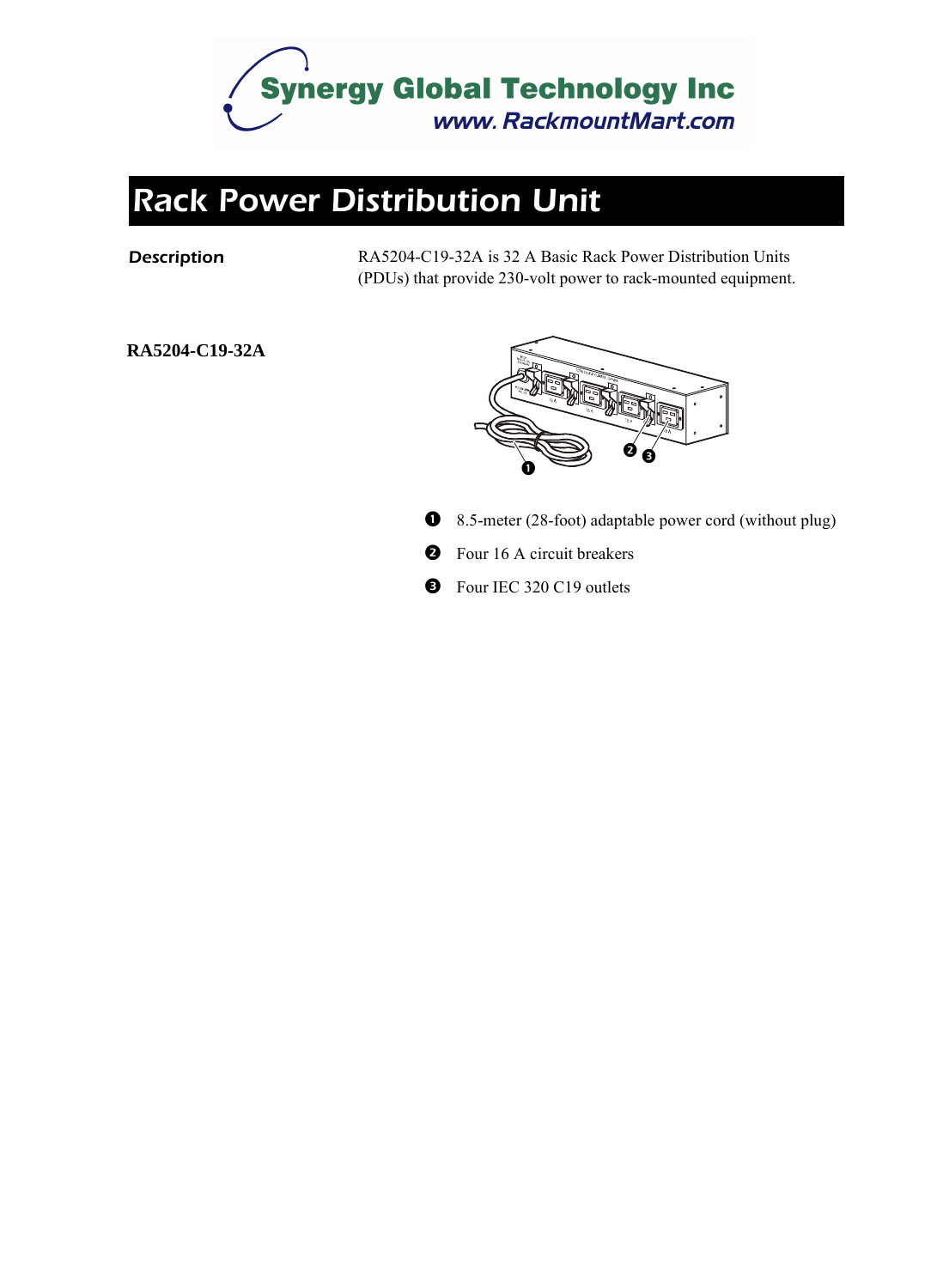Read the following information before installing or operating your Rack Power Distribution Unit (Rack PDU):

- The Rack PDU is intended only for use with three-wire grounded connections on APC Uninterruptible Power Supplies (UPSs). Do not plug the PDU into an electrical outlet or other device.
- This Rack PDU is intended for indoor use only.
- Do not install this Rack PDU where excessive moisture or heat is present.
- Never install any wiring, equipment, or Rack PDUs during a lightning storm.
- Do not use extension cords or adapters with this Rack PDU.
- Do not work alone under hazardous conditions.
- Install the Rack PDU so that there is an even mechanical load.
- Follow the nameplate ratings when connecting equipment to the supply circuit. Do not overload the circuits. An overload condition could put your over-current protection at risk or cause problems with your supply wiring.



Risk of electrical shock. Use only the supplied hardware to attach the mounting brackets.



The Rack PDUs are to be used only with InfraStruXure Type A systems.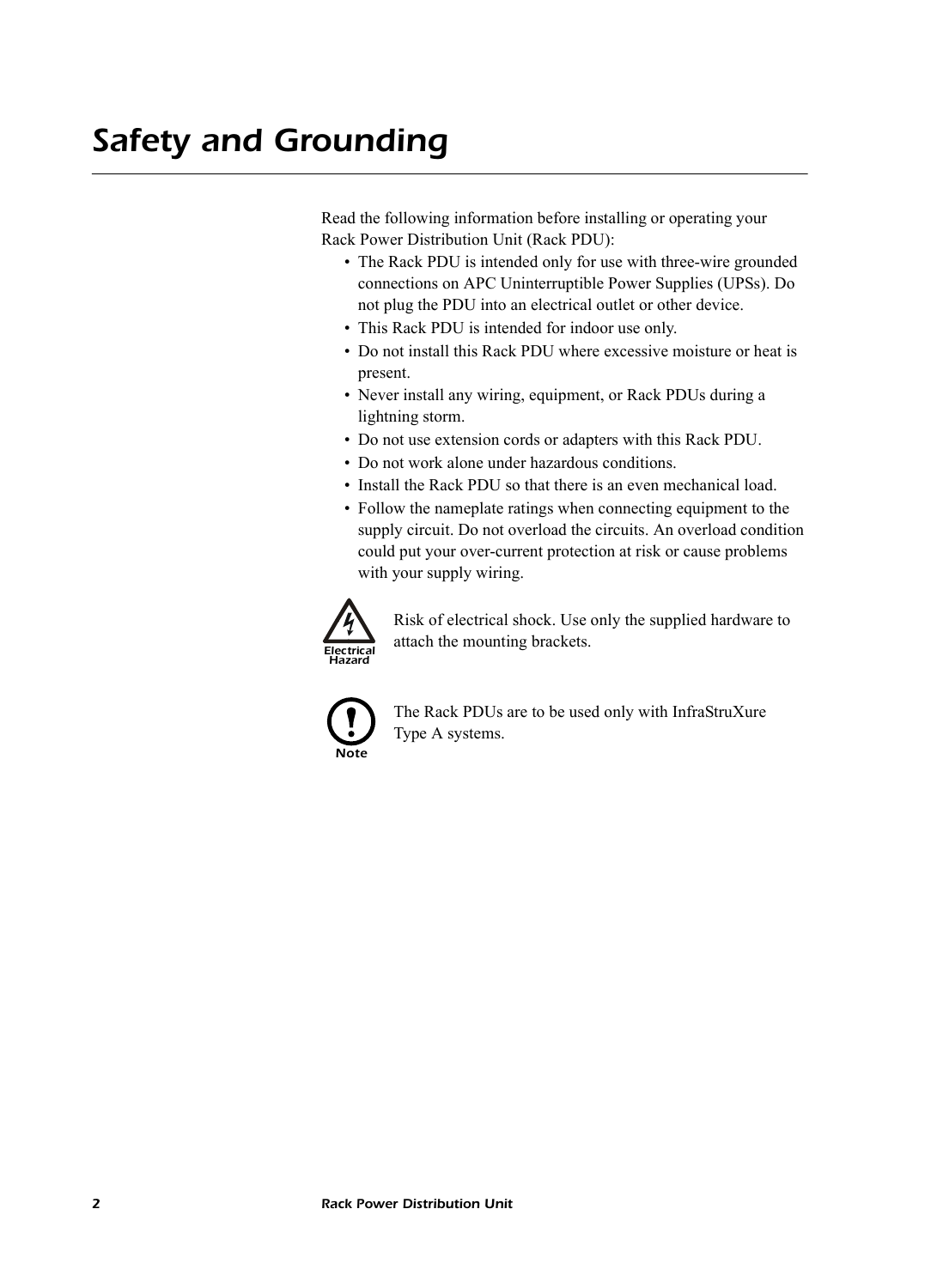## *How to Install the Rack PDU*

**Mounting options** Install the Rack PDU in the bottom 2U of a NetShelter<sup>®</sup> or any standard 19-inch EIA-310 rack or enclosure, using the mounting brackets (provided).



The Rack PDU can be installed in one of two ways, with the outlets facing out of the rack or toward the roof of the rack.



The Rack PDU is intended only for use with an UPS. Do not plug it into an electrical outlet or another device.

- 
- **Bracket-mounting** 1. Attach the mounting brackets to the Rack PDU, using four flathead screws per bracket (provided).
	- *To mount the Rack PDU with the outlets facing out of the rack:*



- *To mount the Rack PDU with the outlets facing the top of the rack:*

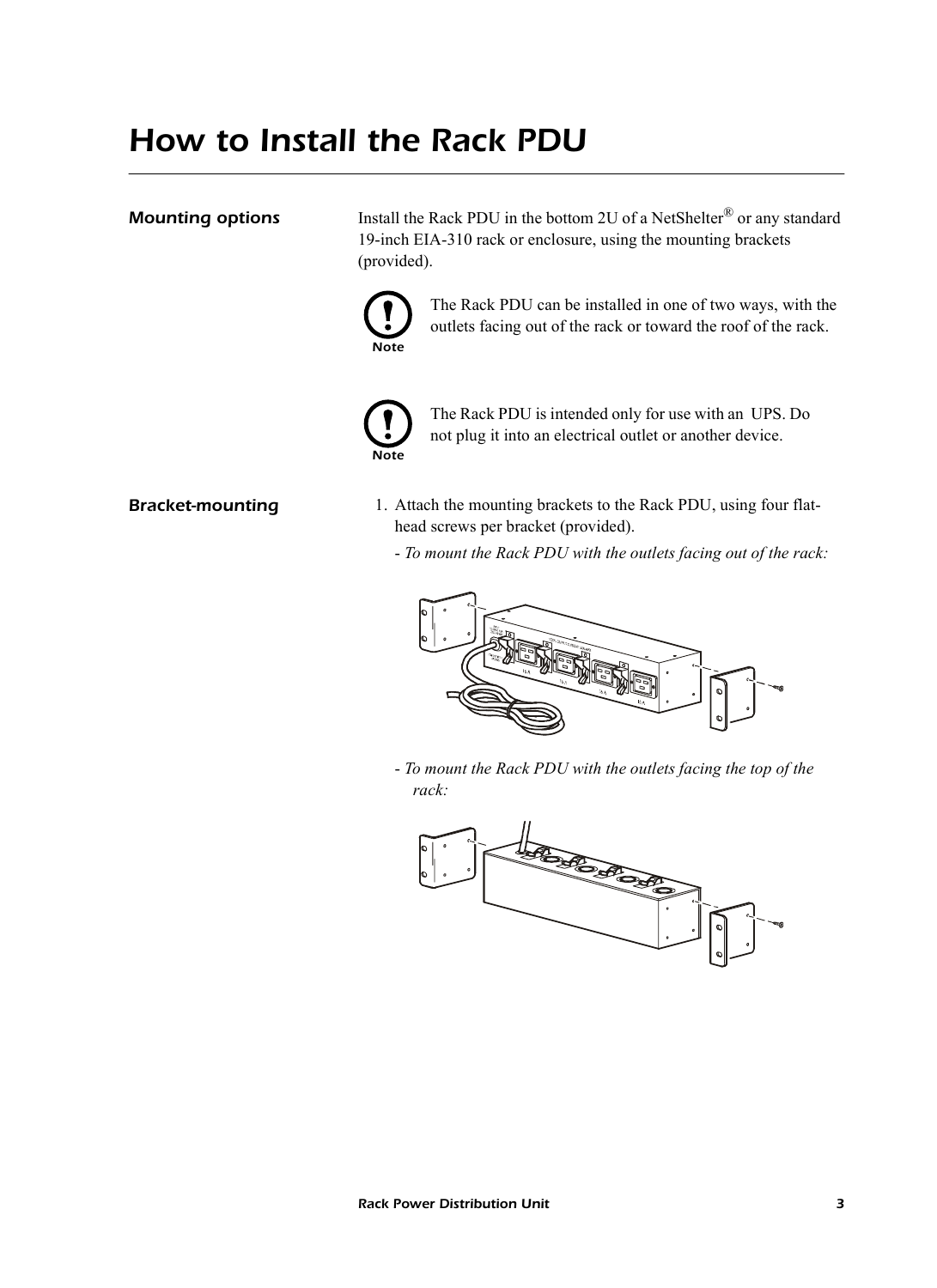2. Choose a location for the Rack PDU.



The Rack PDU occupies two U-spaces (if mounted with the outlets facing the front of the rack). The numbers on the enclosure's vertical rail denote the middle of a U-space.



- a. Insert a caged nut (provided with the enclosure) above and below a notched hole on each vertical mounting rail in your chosen location.
- b. Align the mounting holes of the brackets with the installed caged nuts. Insert and tighten the screws.

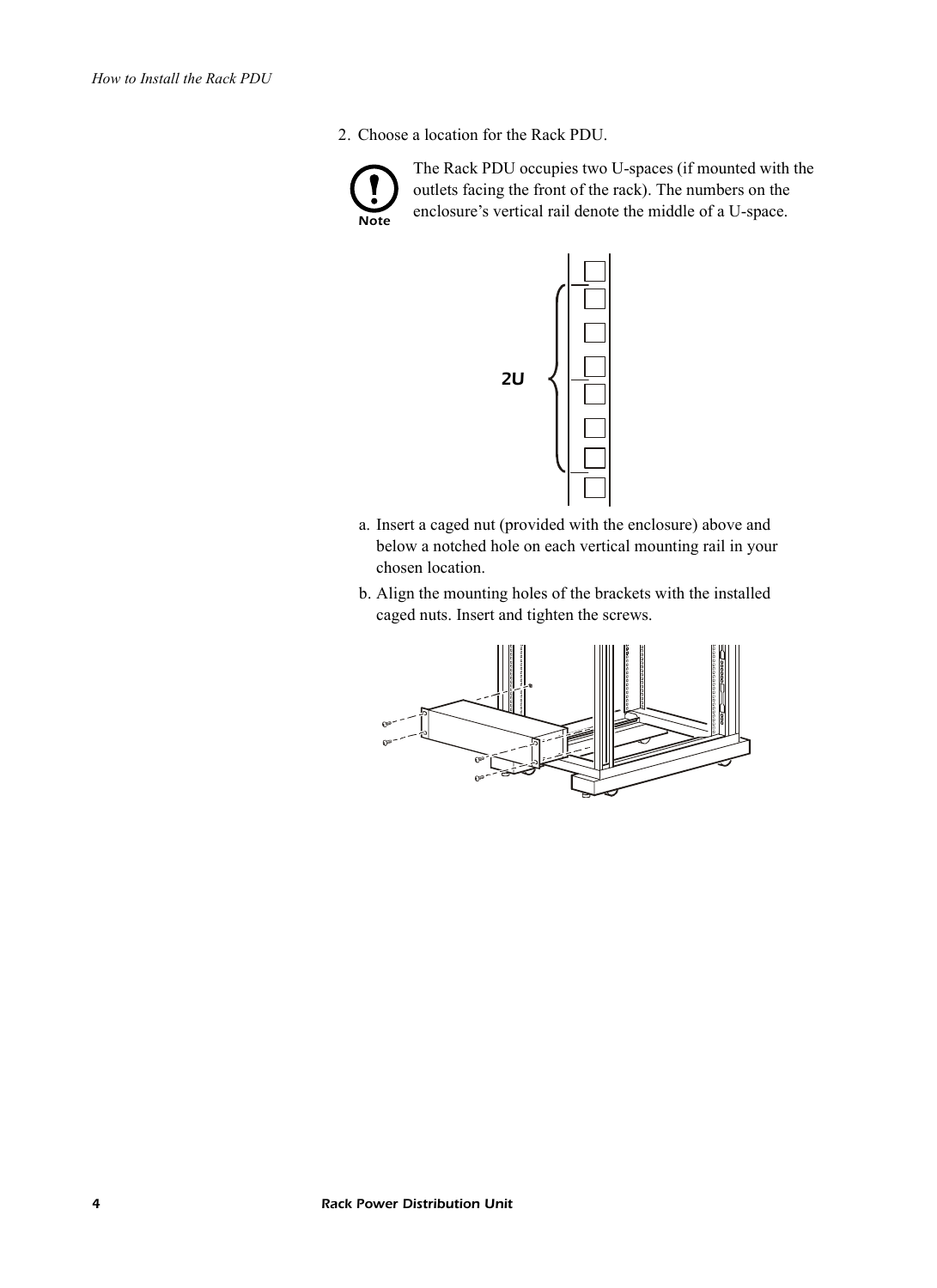To connect the Rack PDU to an UPS, you must hardwire the Rack PDU's power cord to the UPS distribution panel, as described in the following procedure:

- 1. Route the power cord through one of the slots on the roof of the enclosure. (To shorten the power cord, see the steps on [page 7](#page-6-0).)
- 2. If necessary, route the Rack PDU power cord across a ladder from the enclosure to an UPS.

**Only a licensed electrician should perform the wiring.**

**Verify that the circuit breaker for the utility source being used to supply power the UPS is in the OFF position.**



**Verify that the input circuit breaker on the UPS and the UPS system enable switch are in the OFF position.**

**Verify that the UPS distribution panel's circuit breakers are OFF before installing cables or making connections to the UPS.**

**All wiring must comply with local and national electrical codes.**



- **Q** Rack PDU power cord
- **2** Cable strain relief panel
- **B** Rack PDU power cord wires
- **O** UPS
- $\Theta$  UPS distribution panel
- **O** UPS distribution panel circuit breaker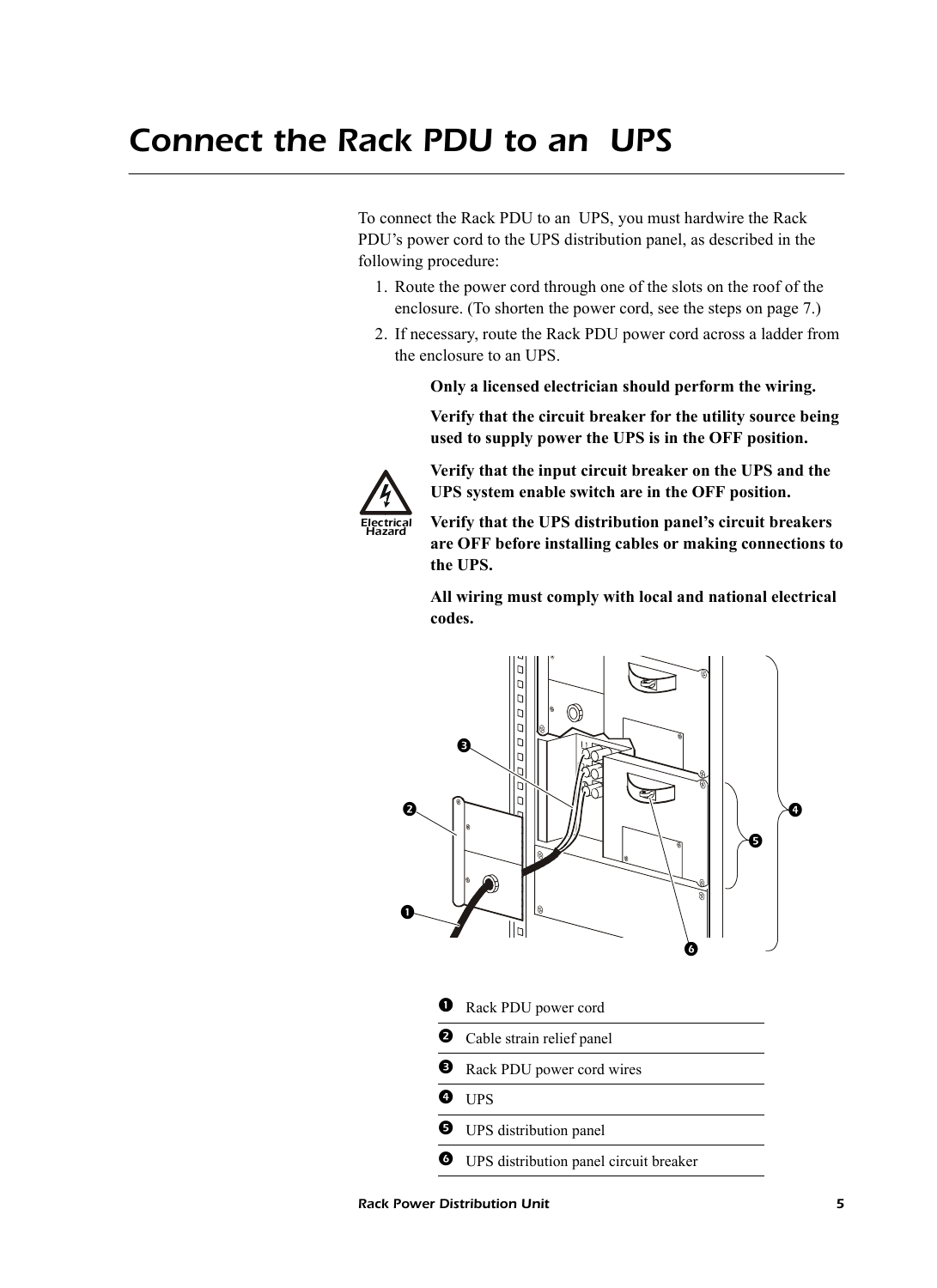

Before hardwiring the Rack PDU, refer to the UPS manual for detailed safety and hardwiring instructions.

- 3. Verify that the circuit breaker for the utility source being used to supply power to the UPS is in the OFF position.
- 4. Verify that the input circuit breaker on the UPS is in the OFF position.
- 5. Verify that the UPS distribution panel's circuit breakers  $\circled{O}$  are in the OFF position.
- 6. Remove the wiring access panel and cable strain relief panel on the UPS distribution panel.
- 7. On the UPS distribution panel, measure the voltage across L1 to L2/N, ground to L1, then ground to L2/N to ensure that no voltage is present.
- 8. Choose and install the correct strain relief required by national and local codes.
- 9. Connect the wires to the terminal block:
	- Brown wire to **L1**
	- Blue wire to **L2/N**
	- Green/yellow wire to **protective earthing**
- 10. Inspect the cable connections to ensure proper installation.
- 11. Turn ON the circuit breaker on the UPS distribution panel. If the value does not match your branch voltage (220/230/230), check your wiring for proper connection.



Check the voltages on the UPS distribution panel after turning on the circuit breaker.

12. Turn OFF the circuit breaker on the UPS distribution panel and complete the UPS installation by re-installing the wiring access panel and cable strain relief panel. Secure them with the provided hardware.



Turn ON any circuit breakers that you turned off during the hardwiring procedure.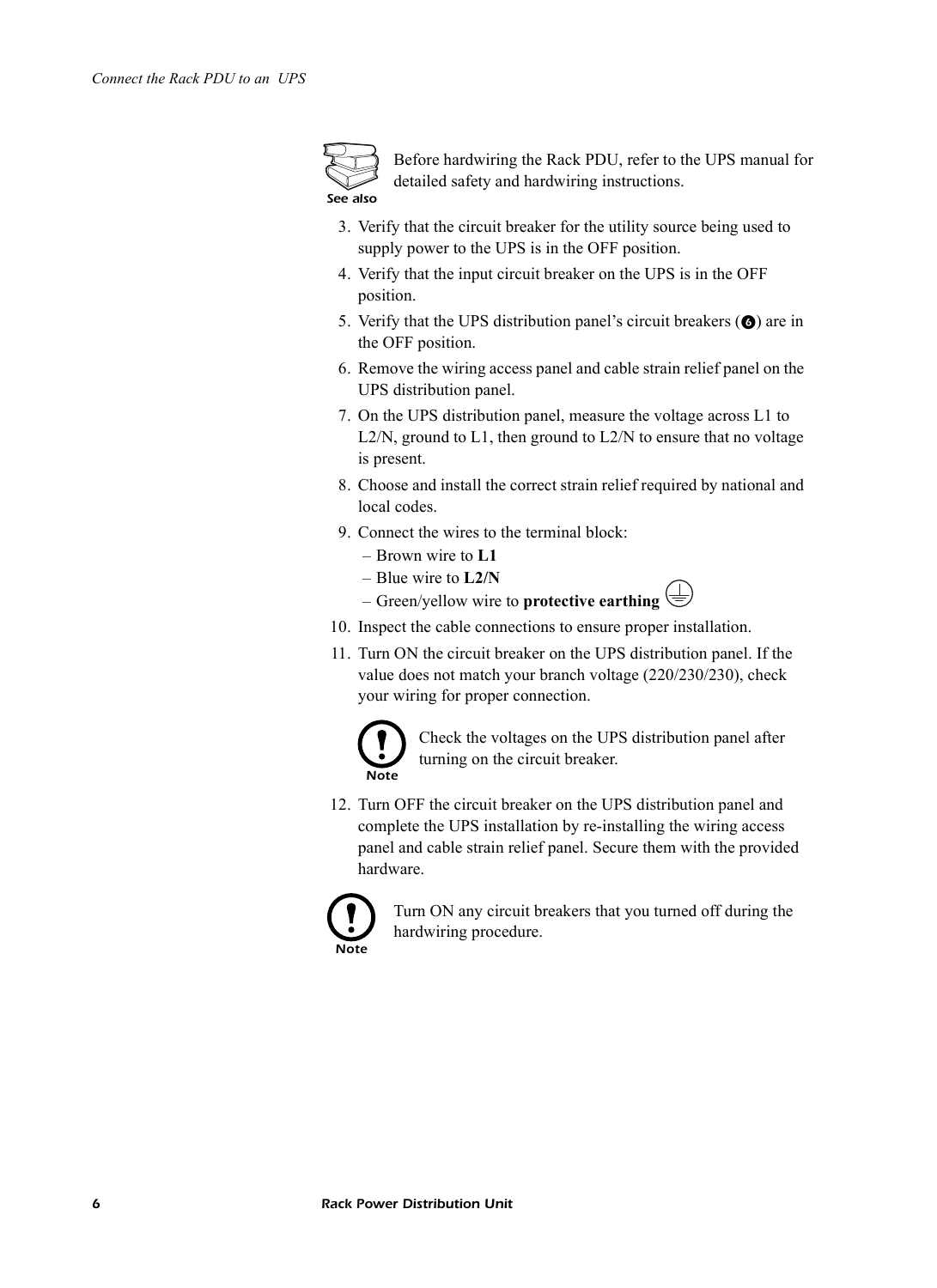## <span id="page-6-0"></span>*How to Shorten the Power Cord*

#### *Cut the cord*



### **Only certified electricians can perform the following procedure.**

- 1. Cut the outer cord sleeve to the desired length. Be careful not to cut through the three wire bundles. The cord must remain at least 1.5 meters (4.9 feet) long from unit to end. Remove the cut sleeve from the wire bundles.
- 2. Cut each wire bundle, making sure each is approximately 10.2 centimeters (4 inches) from the end of the cord sleeve.
- 3. Strip approximately 1.3 centimeters (0.5 inches) of insulation from each wire bundle.